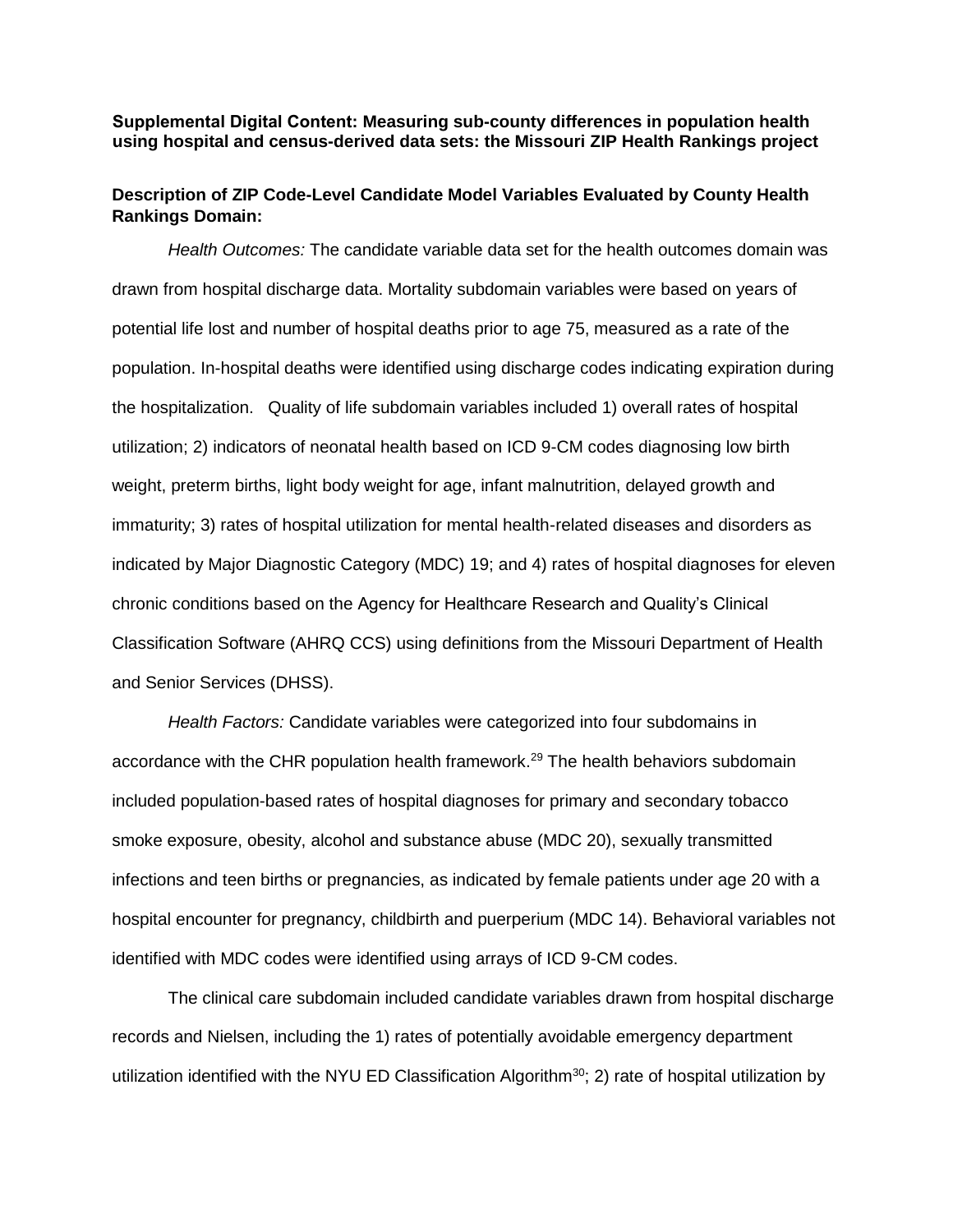uninsured patients as indicated by expected primary payer codes of self-pay or charity care; 3) rate of after-hours emergency department visits; 4) percent of the civilian population employed in health care; 5) rate of high risk mammography occurring in hospital settings; and 6) preventable hospitalizations identified with the AHRQ Prevention Quality Indicator methodology.

The social and economic factors subdomain was drawn primarily from Nielsen data. Education was measured with the percent of the population age 25 and older with less than a high school education, a high school education, or some college education. Candidate employment variables included the unemployment rate and percent of the labor force in a blue collar occupation. County- and ZIP-code-level income and poverty was measured with the poverty rate for families with children, income inequality as measured by the ratio of median household income for white and black families, overall median household income, median home values, and the rate of hospital utilization by Medicaid-eligible patients. The candidate social support variables included average household size and the percentage of female-headed households.

Candidate variables in hospital and Nielsen data for the environmental health factors were limited. For the health factor subdomain candidate variables for environmental conditions we used available data which included hospital utilization for asthma, the rate of injury-related mortality, the rate of assault-related hospital diagnoses, the housing vacancy rate and the percent of renter-occupied housing units.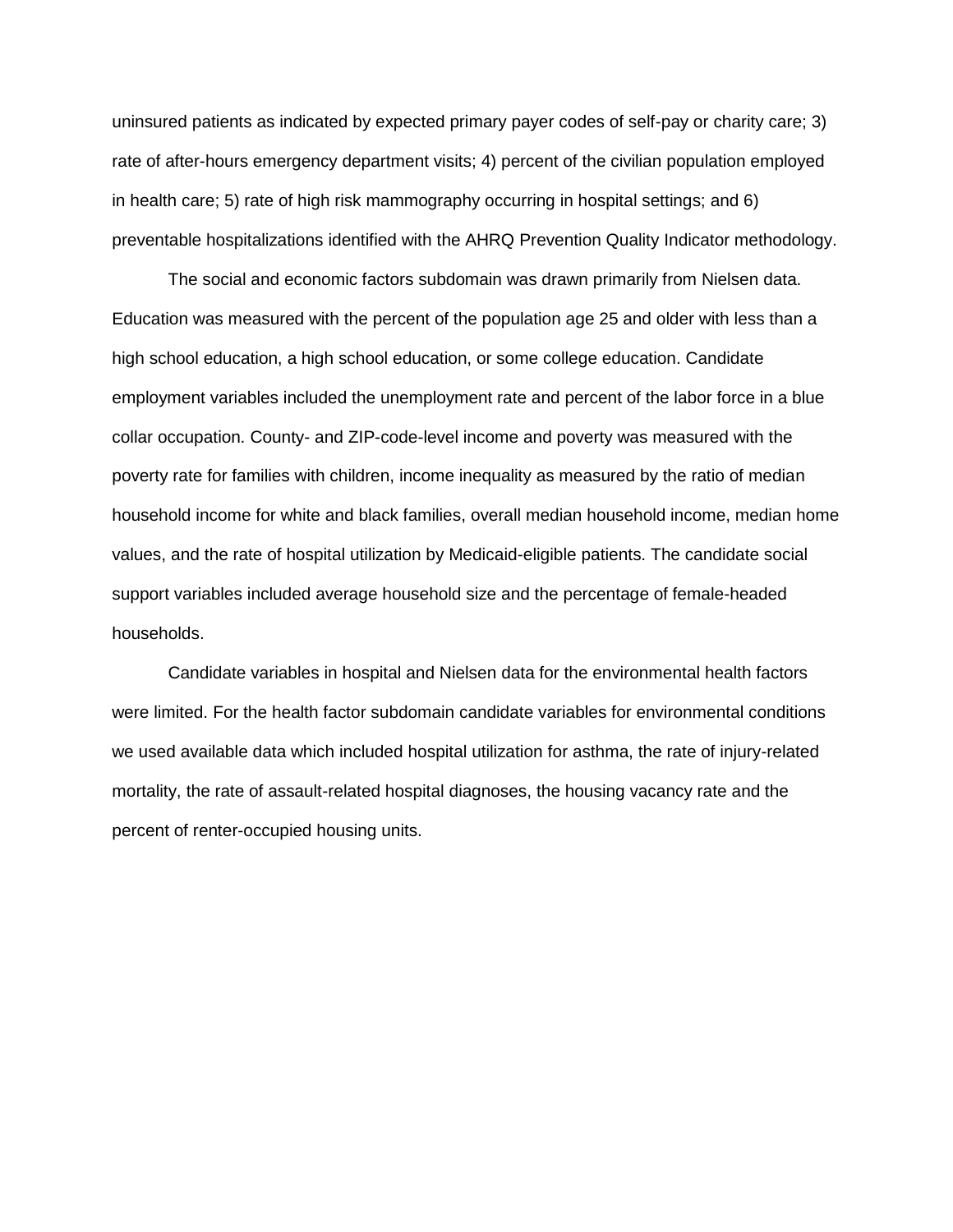#### **Supplemental Digital Content Table 1. Data Elements and Sources**

| Domain                   |                         | <b>Measure</b>                                                                                                   |                         | Final |                          |  |
|--------------------------|-------------------------|------------------------------------------------------------------------------------------------------------------|-------------------------|-------|--------------------------|--|
|                          |                         |                                                                                                                  |                         |       | Model Purpose            |  |
|                          |                         | Rate of years of potential life lost (YPLL) before age 75 occurring in a hospital setting (ZIP and County-Level) | J                       | Y     | Model Input              |  |
|                          | Mortality               | Rate of deaths before age 75 occurring in a hospital setting (ZIP and County-Level)                              | J                       | Υ     | Model Input              |  |
|                          |                         | Rate of YPLL before age 75 (ZIP and County-Level)                                                                | M                       |       | <b>External Validity</b> |  |
|                          |                         | Rate of YPLL before age 75 for external validation (County-Level)                                                | G                       |       | <b>External Validity</b> |  |
|                          |                         | Rate of YPLL before age 75 for external validation (ZIP-Level)                                                   |                         |       | <b>External Validity</b> |  |
| Health Outcomes          |                         |                                                                                                                  |                         |       |                          |  |
|                          |                         | Prevalence of hospital diagnosis of various chronic conditions (ZIP and County-Level)                            | J                       |       | Model Input              |  |
|                          |                         | Inpatient and ED Hospital utilization rates (ZIP and County-Level)                                               | J                       | Υ     | Model Input              |  |
|                          | pd                      | Prevalence of low birth-weight and high-risk pregnancies (ZIP and County-Level)                                  | J                       | Y     | Model Input              |  |
|                          |                         | Hospital utilization rates for mental health disorders (ZIP and County-Level)                                    | J                       | Y     | Model Input              |  |
|                          |                         | Prevalence of self-reported chronic conditions (County-Level)                                                    | H                       |       | <b>External Validity</b> |  |
|                          |                         | Prevalence of self-reported physical health status (County-Level)                                                | H                       |       | <b>External Validity</b> |  |
|                          |                         | Prevalence of self-reported mental health status (County-Level)                                                  | H                       |       | <b>External Validity</b> |  |
|                          |                         | Prevalence of low birthweight and preterm births (ZIP and County-Level)                                          | F                       |       | <b>External Validity</b> |  |
|                          |                         | Diagnosed smoking rate (ZIP and County-Level)                                                                    | J                       |       | Model Input              |  |
|                          |                         | Diagnosed obesity rate (ZIP and County-Level)                                                                    | J                       |       | Model Input              |  |
|                          |                         | Diagnosed alcohol/substance abuse rate (ZIP and County-Level)                                                    | J                       |       | Model Input              |  |
|                          |                         | Teen birth/pregnancy rate (ZIP and County-Level)                                                                 | J                       | Υ     | Model Input              |  |
|                          |                         | Diagnosed STI rate (ZIP and County-Level)                                                                        | J                       | Y     |                          |  |
|                          |                         |                                                                                                                  |                         |       | Model Input              |  |
|                          | Health Behaviors        | Adult smoking rate (County-Level)                                                                                | H                       |       | <b>External Validity</b> |  |
|                          |                         | Adult obesity rate (County-Level)                                                                                | B                       |       | <b>External Validity</b> |  |
|                          |                         | Excessive drinking rate (County-Level)                                                                           | A                       |       | <b>External Validity</b> |  |
|                          |                         | Teen birth rate (County-Level)                                                                                   | L                       |       | <b>External Validity</b> |  |
|                          |                         | Rate of newly diagnosed chlamydia cases (County-Level)                                                           | $\overline{\mathsf{N}}$ |       | <b>External Validity</b> |  |
|                          |                         | Population 16+ employed in health care occupation (ZIP and County-Level)                                         | $\circ$                 | Y     | Model Input              |  |
|                          |                         | Rate of uninsured hospital visits (ZIP and County-Level)                                                         | J                       |       | Model Input              |  |
|                          |                         | Rate of potentially avoidable ED visits using the NYU ED Classification Algorithm (ZIP and County-Level)         | J                       |       | Model Input              |  |
|                          |                         | Rate of after hours ED visits (ZIP and County-Level)                                                             | J                       | Y     | Model Input              |  |
|                          | Clinical Care           | Uninsured rate under age 65 (County-Level)                                                                       | Q                       |       | <b>External Validity</b> |  |
|                          |                         | HPSA and MUA/P Designation (County-Level)                                                                        | P                       |       | <b>External Validity</b> |  |
|                          |                         | AHRQ Prevention Quality Indicators (ZIP and County-Level)                                                        | Κ                       | Y     | Model Input              |  |
|                          |                         | Rate of Mammographies for High-Risk Patients (ZIP and County-Level)                                              | J                       |       | Model Input              |  |
|                          |                         | Rate of preventable hospitalizations (County-Level)                                                              | D                       |       | <b>External Validity</b> |  |
|                          |                         |                                                                                                                  | D                       |       |                          |  |
| <b>Health Factors</b>    |                         | Rate of female Medicare enrollees ages 67-69 that receive mammography                                            |                         |       | <b>External Validity</b> |  |
|                          | Environment             | Rate of diagnosed assault-gun, weapon, rape, etc. (ZIP and County-Level)                                         | J                       | Υ     | Model Input              |  |
|                          |                         | Rate of hospital mortality for injury (ZIP and County-Level)                                                     | J                       | Y     | Model Input              |  |
|                          |                         | Rate of hospital utilization for asthma (ZIP and County-Level)                                                   | J                       |       | Model Input              |  |
|                          |                         | Housing vacancy rate (ZIP and County-Level)                                                                      | O                       |       | Model Input              |  |
|                          |                         | Renter occupied housing rate (ZIP and County-Level)                                                              | O                       |       | Model Input              |  |
|                          |                         | Percent age 25+ with less than high school (ZIP and County-Level)                                                | O                       | Υ     | Model Input              |  |
|                          |                         | Unemployment rate (ZIP and County-Level)                                                                         | O                       | Y     | Model Input              |  |
|                          | cioeconomic Status<br>ઝ | Housing Characteristics (ZIP and County-Level)                                                                   | O                       |       | Model Input              |  |
|                          |                         | Childhood poverty rate (ZIP and County-Level)                                                                    | $\overline{O}$          | Υ     | Model Input              |  |
|                          |                         | Median Household Income (ZIP and County-Level)                                                                   | $\circ$                 | Y     | Model Input              |  |
|                          |                         | Rate of Medicaid hospital visits (ZIP and County-Level)                                                          | J                       |       | Model Input              |  |
|                          |                         | Household composition (ZIP and County-Level)                                                                     | O                       |       | Model Input              |  |
|                          |                         | High school graduation Z-score (County-Level)                                                                    | $\mathsf{C}$            |       | <b>External Validity</b> |  |
|                          |                         | Some college (County-Level)                                                                                      |                         |       | <b>External Validity</b> |  |
|                          |                         |                                                                                                                  | $\mathbf C$             |       |                          |  |
|                          |                         | Unemployment Z-score (County-Level)                                                                              | C                       |       | <b>External Validity</b> |  |
|                          |                         | Severe housing problem Z-score (County-Level)                                                                    | C                       |       | <b>External Validity</b> |  |
|                          |                         | Children in poverty Z-score (County-Level)                                                                       | С                       |       | <b>External Validity</b> |  |
|                          |                         | Income inequality Z-score (County-Level)                                                                         | С                       |       | <b>External Validity</b> |  |
|                          |                         | Children in single-parent households Z-score (County-Level)                                                      | C                       |       | <b>External Validity</b> |  |
|                          |                         | Violent crime Z-score (County-Level)                                                                             | C                       |       | <b>External Validity</b> |  |
|                          |                         | Injury deaths Z-score (County-Level)                                                                             | $\mathsf C$             |       | <b>External Validity</b> |  |
|                          |                         | Pre-validated small-area socioeconomic deprivation index (ZIP and County-Level)                                  | Е                       | Y     | Model Input              |  |
|                          | <b>Sources</b>          |                                                                                                                  |                         |       |                          |  |
| BRFSS (2006 - 2012)<br>Α |                         |                                                                                                                  |                         |       |                          |  |
|                          | В                       | CDC Diabetes Interactive Atlas (2011)                                                                            |                         |       |                          |  |
|                          | С                       | County Health Rankings and Roadmaps (2015)                                                                       |                         |       |                          |  |
|                          |                         |                                                                                                                  |                         |       |                          |  |

| A       | BRFSS (2006 - 2012)                                                                                                 |
|---------|---------------------------------------------------------------------------------------------------------------------|
| В       | CDC Diabetes Interactive Atlas (2011)                                                                               |
| C       | County Health Rankings and Roadmaps (2015)                                                                          |
| D       | Dartmouth Atlas of Health Care (2012)                                                                               |
| E.      | Author 2011 [details removed for peer review]                                                                       |
| F.      | Missouri Department of Health and Senior Services, Birth MICA (multi-year through 2013)                             |
| G       | Missouri Department of Health and Senior Services, Bureau of Vital Records (multi-year through 2012)                |
| H       | Missouri Department of Health and Senior Services, County-Level Study (2002-2003, 2007, 2011)                       |
|         | Missouri Department of Health and Senior Services, Death MICA (multi-year through 2013)                             |
| J       | Missouri Hospital Association, HIDI Inpatient and Outpatient Hospital Discharge Databases (multi-year through 2014) |
| K       | Missouri Hospital Association, HIDI Inpatient Hospital Discharge Databases (multi-year through 2014)                |
|         | National Center for Health Statistics - Natality files (2006 - 2012)                                                |
| M       | National Center for Health Statistics (multi-vear through 2013)                                                     |
| N       | National Center for HIV/AIDS, Viral Hepatitis, STD, and TB Prevention (2012)                                        |
| $\circ$ | Nielsen-Claritas PopFacts Premier (multi-year through 2014)                                                         |
| P       | U.S. Health Resource Services Administration (2015)                                                                 |
| Q       | US. Census SAHIE (2013)                                                                                             |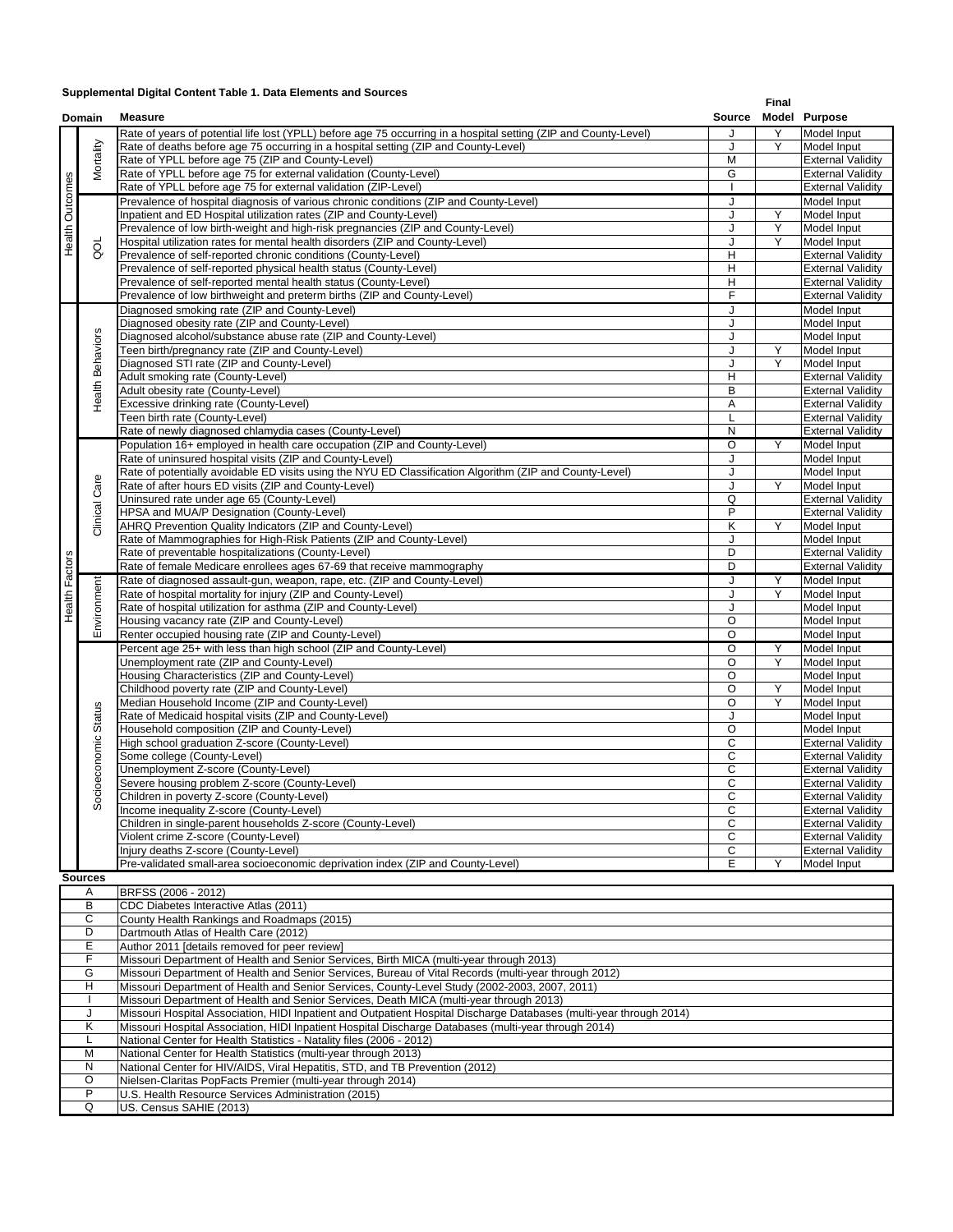**Supplemental Digital Content Table 2. Pairwise Correlations Between Derived and CHR Subdomain Scores for 114 MO Counties**

| Subdomain              | <b>Key Input Variables</b>                                                                    | <b>Input Variance</b><br><b>Explained</b> | <b>CHR Subdomain</b><br><b>Correlation</b> |  |
|------------------------|-----------------------------------------------------------------------------------------------|-------------------------------------------|--------------------------------------------|--|
| <b>Mortality</b>       | Premature Death Rate, Years Productive Life Lost (YPLL)                                       | 0.93                                      | 0.64                                       |  |
| <b>Quality of Life</b> | ED visits, IP Visits, Low Birthweight, Psychiatric Diagnoses                                  | 0.59                                      | 0.5                                        |  |
| <b>Behavior</b>        | Teen Pregnancy, Sexually-Transmitted Infections                                               | 0.71                                      | 0.58                                       |  |
| <b>Clinical Access</b> | Off Hours ED visits, Healthcare worker density, AHRQ PQI<br>Total                             | 0.49                                      | 0.62                                       |  |
| <b>Environment</b>     | Assault Diagnoses, Injury-related Mortality                                                   | 0.59                                      | 0.34                                       |  |
| <b>SES</b>             | Education < HS, Unemployment, Kids in Poverty, Median<br>HHY, Socioeconomic Deprivation Index | 0.74                                      | 0.79                                       |  |

\*One Missouri county was excluded due to insufficient data.





### **Supplemental Digital Content Figure 2. Scatter Plot of 2015 CHR and ZIP Analog Derived Health Factors Z-Scores for Missouri Counties**

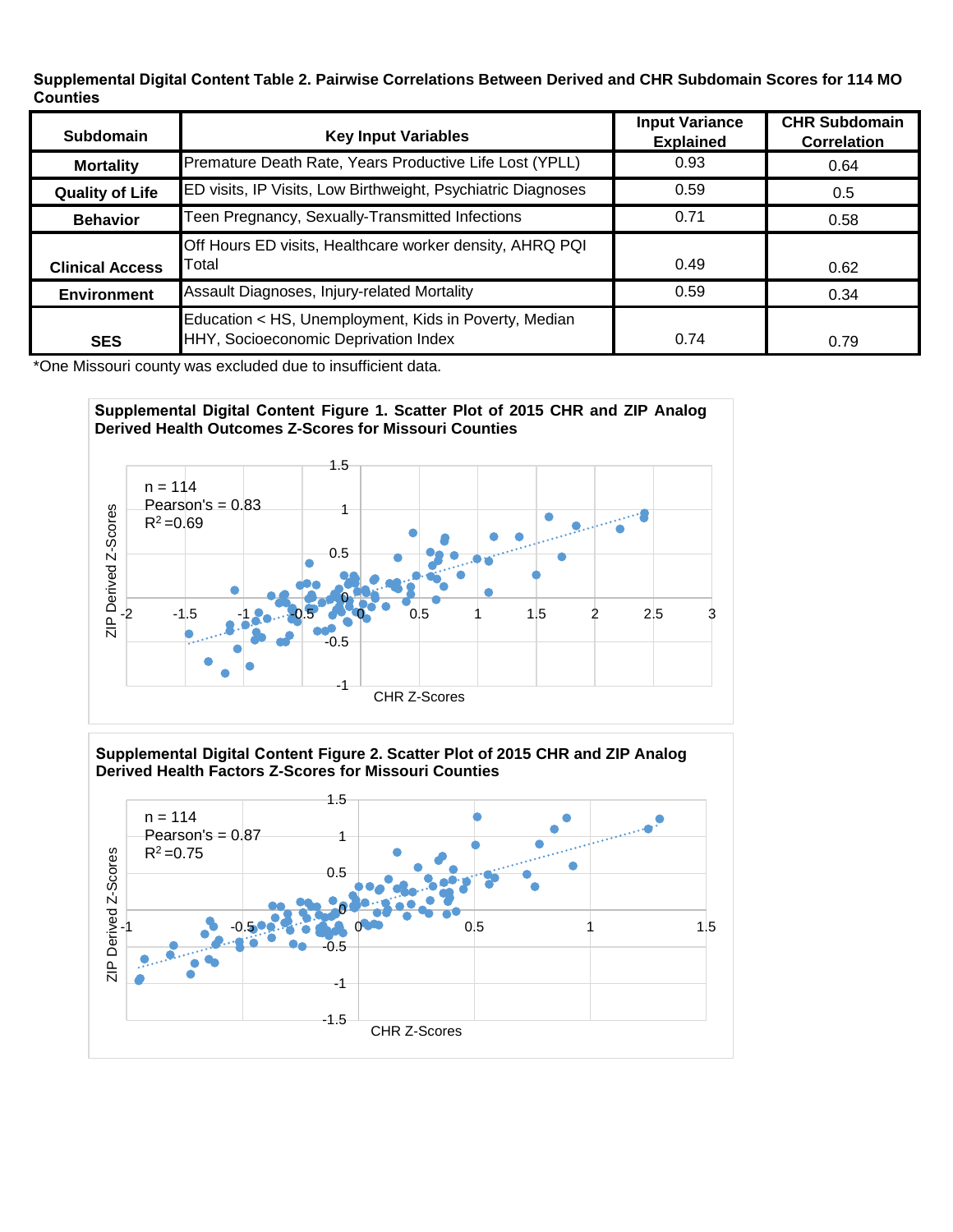

### **Supplemental Digital Content Figure 3: Agreement Chart and Cross-Tabulation for 2015 CHR and ZIP Analog Derived Health Factors Quintiles for Missouri Counties**

|                | $\Omega1$ | Q2 | O3 | Q4 | Q5 |
|----------------|-----------|----|----|----|----|
| lQ1            | 16        |    |    |    |    |
| Q <sub>2</sub> |           |    |    |    |    |
| Q <sub>3</sub> |           |    |    |    |    |
| Q4             |           |    |    |    |    |
| Q <sub>5</sub> |           |    |    |    |    |

#### **Supplemental Digital Content Figure 4: Agreement Chart and Cross-Tabulation for 2015 CHR and ZIP Analog Derived Health Outcome Quintiles for Missouri Counties**

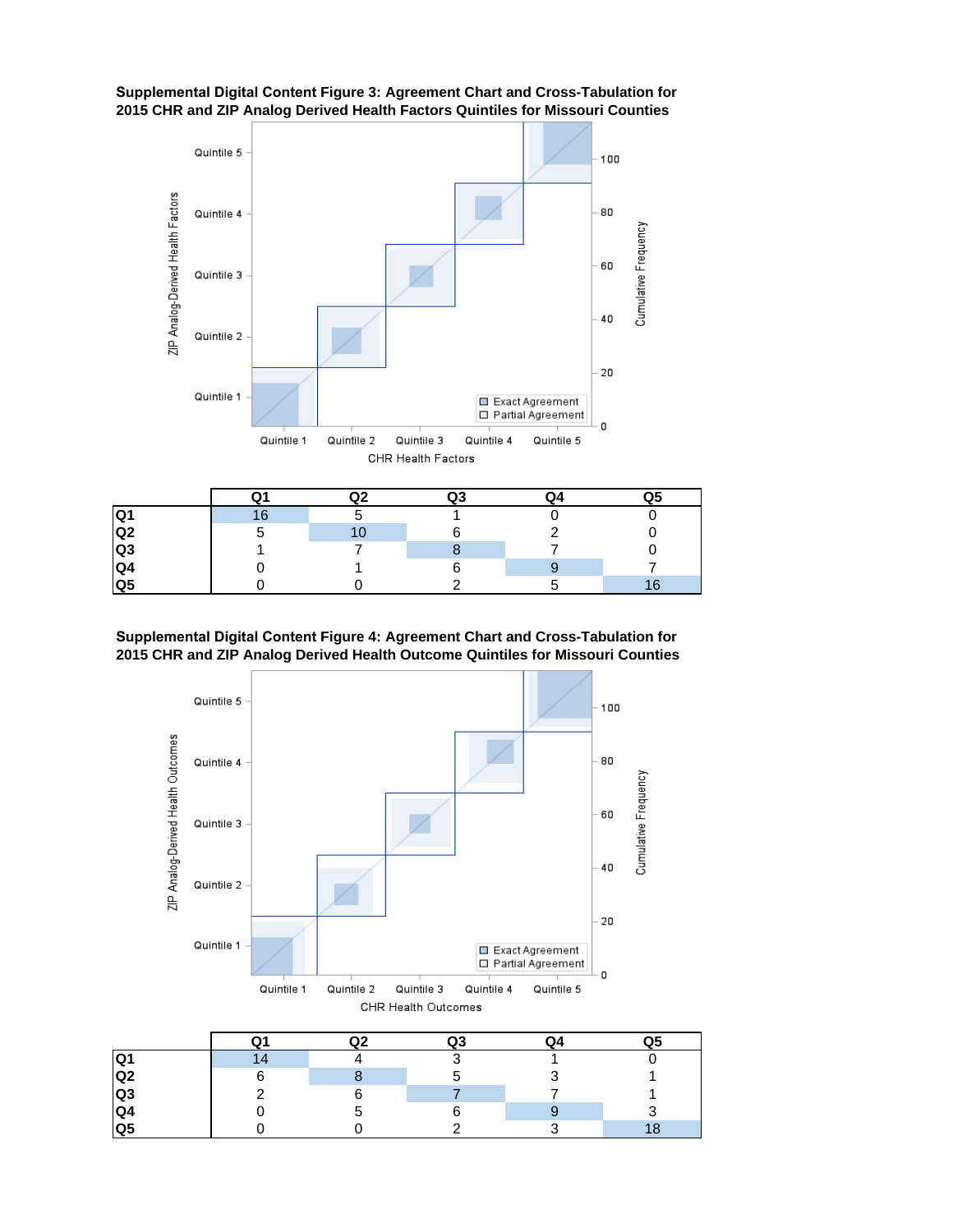# **Supplemental Digital Content Full Color Maps (Manuscript Figures 1-3)**

Measuring sub-county differences in population health using hospital and census-derived data sets: the Missouri ZIP Health Rankings project

# **Supplemental Digital Content Figure 5. County and ZIP-Level Rankings Derived from Hospital and Census-Derived Datasets vs. 2015 County Health Rankings Results**

## **Health Factors**